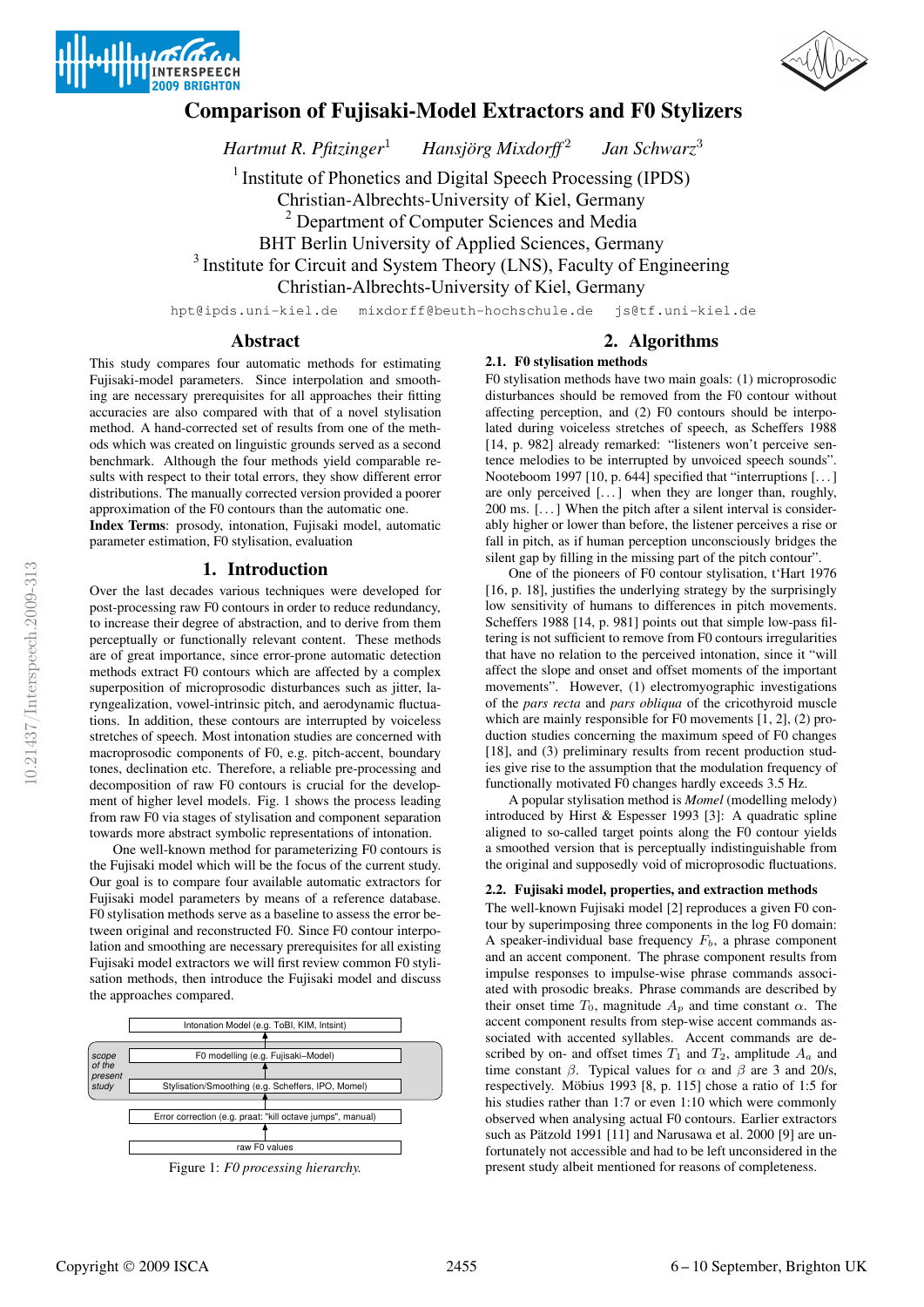

Figure 2: Signal dlf951121.1200.n2.wav with reference F0 and the F0 contours resulting from Fujisaki extractors and from F0 stylizers.

#### *2.2.1. Mixdorff*

After F0 contour interpolation and smoothing using *Momel*, the resulting spline contour is passed through a high-pass filter with a stop frequency at 0.5 Hz, similar to [15]. The output of the high-pass (henceforth called 'high frequency contour' or HFC) is subtracted from the spline contour yielding a 'low frequency contour' (LFC), containing the sum of phrase components and  $F_b$ . The latter is initially set to the overall minimum of the LFC. The HFC is searched for consecutive minima delimiting potential accent commands whose  $A_a$  is initialized to reach the maximum of F0 between the two minima. Since the onset of a new phrase command is characterized by a local minimum in the phrase component the LFC is searched for local minima, applying a minimum distance threshold of 1 s between consecutive phrase commands. For initializing the magnitude value  $A_p$  assigned to each phrase command the part of the LFC after the potential onset time  $T_0$  is searched for the next local maximum.  $A_p$  is then calculated in proportion to the F0 at this point considering contributions of preceding commands. The Analysis-by-Synthesis procedure is performed in three steps, optimizing the initial parameter set iteratively by applying a hill-climb search for reducing the overall mean-square-error in the log F domain. At the first step, phrase and accent components are optimized separately, using LFC and HFC, respectively, as the targets. Next, phrase component, accent component and  $F_b$  are optimized jointly, with the spline contour as the target. In the final step, the parameters are fine-tuned by making use of a weighted representation of the extracted original F0 contour. The weighting factor applied is the product of degree of voicing and frame energy for every F0 value, which favors 'reliable' portions of the contour.

#### *2.2.2. Kruschke*

As in [4], after piecewise polynomial interpolation and smoothing the lowest F0>0 is selected as a first approximation of  $F_b$ , and subtracted from the logarithmic F0 contour. Then a Wavelet Transform using a Mexican hat wavelet is applied to the residual signal  $F0res1(t)$ . From the left to the right the first marked maximum in the resulting scalogram is searched and picked as the maximum of a detected accent. The preceding marked minimum is selected as a starting value for  $T_1$ .  $T_2$ , the point where the smoothed accent command reaches 0 is set to the next F0 minimum. The initial values of the parameters  $A_a$ ,  $\beta$  and  $T_2$ are obtained in a pattern comparison, i.e. within specific ranges  $A_a$ ,  $\beta$  and  $T_2$  are successively incremented to match the local F0 contour around the accent. The parameter set with the smallest RMSE is taken as a first approximation of the parameters  $A_a$ ,  $\beta$  and  $T_2$ . Accent detection continues by searching the next marked maximum after  $T_2$ . Then the resulting parameters are optimized in an A-b-S procedure, which is controlled by an evolutionary strategy. An F0 contour is generated from the accent commands and subtracted from the contour F0res1(t). The resulting residual contour F0res2(t) is smoothed and used for detecting the phrase commands, again by Wavelet Transform using the Mexican hat wavelet. Each marked maximum in the scalogram is assigned to a phrase. The point in time 200 ms before a maximum at the beginning of the F0 contour is chosen as a first approximation of  $T_0$  and the lowest F0 value between two extremes is selected as a starting value of  $T_0$ .  $A_n$ ,  $\alpha$  and  $T_0$  are estimated by a procedure similar to that for accents. The algorithm continues until the parameters of the last phrase have been estimated. Finally the parameters of all phrase and accent commands are optimized jointly.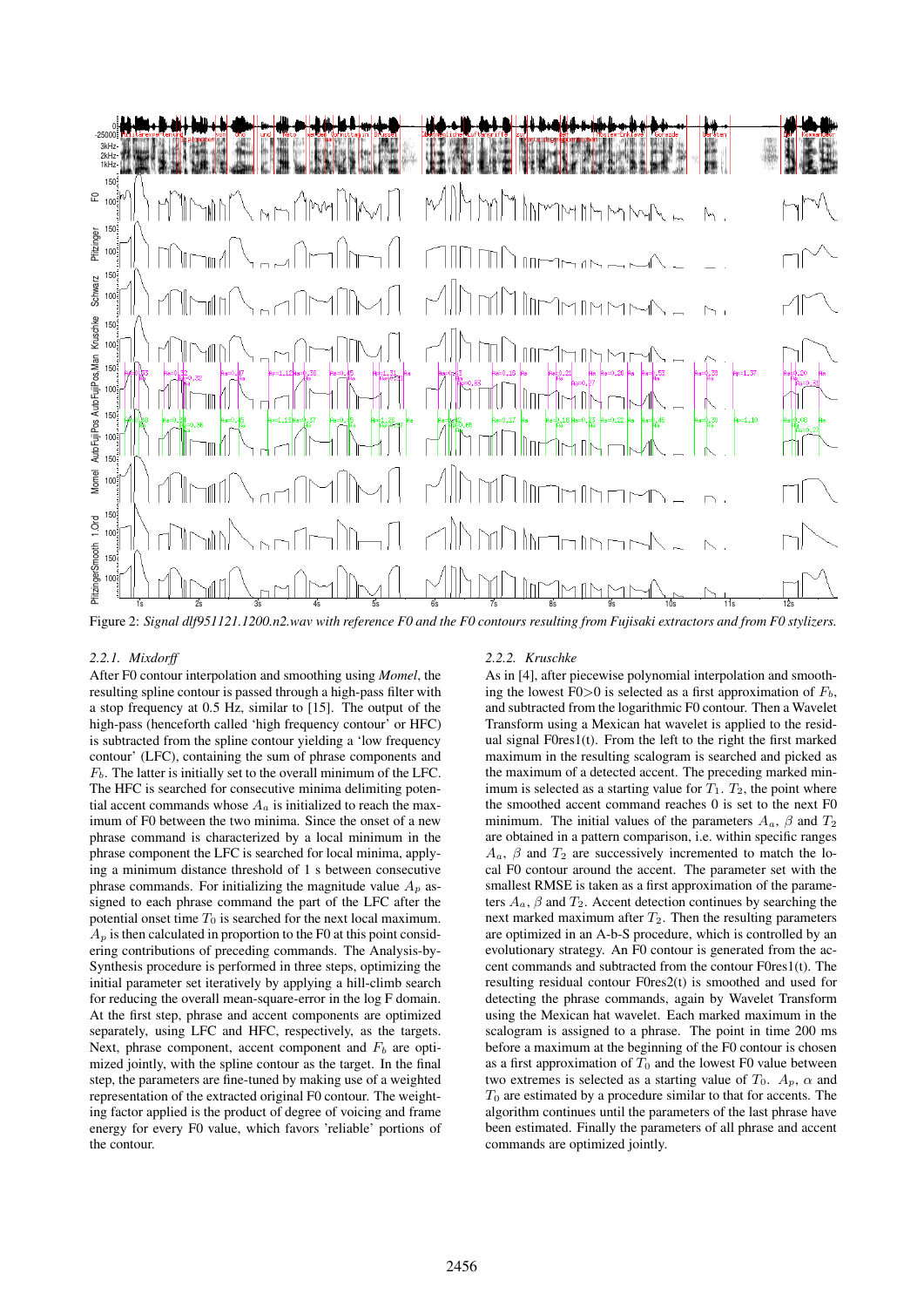### *2.2.3. Schwarz*

As in [6], an equiripple FIR high-pass filter with a 0.5 Hz cutoff frequency separates quadratic-spline interpolated F0 contours into high-pass (HPC) and low-pass components (LPC). LPCs contain the phrase components and the speaker-dependent baseline frequency  $F_b$  set to the global minimum of the LPC. Accent and phrase components are extracted from the HPC and the LPC, respectively, by searching for local extremes. Since local maxima of the HPC roughly correspond to the accent components and their amplitudes, consecutive local minima are used to define regions related to the onset  $T_1$  and the offset  $T_2$  time.  $T_1$ is set to the local minimum and  $T_2$  to a position 200 ms before the next minimum. The local maxima of phrases correspond to the magnitudes  $A_p$  and local minima delimit the regions of phrase components. Phrase components will have at least a distance of 750 ms between them [7]. Finally, the extracted parameters are adjusted recursively in the least-squares sense. In contrast to [6] the parameters are optimized segmentally, i.e., the number of phrase components is given by the number of extracted time segments and will not be changed, and accent components are allowed to be merged or to be cancelled. Starting from the HPC, each time segment given by  $T_1$ ,  $T_2$  and  $A_a$  represents an accent component that is optimised iteratively. Subtracting the fitted HPC from the F0 contour results in a modified LPC which is also optimized iteratively. The procedure is carried out recursively as long as the MSE error of the modified LPC and the previous modified LPC is larger than 5%.

#### *2.2.4. Pfitzinger*

This method was developed in 2004 but yet unpublished. All higher F0 modulation components above 3.5 Hz are removed from raw F0 values by applying sample-selective Fourier Transform [12] and successive frequency-domain low-pass filtering with a -18dB/oct slope, to avoid the deformation of slopes, onsets, and offsets of F0 contours. The stylised F0 contour is resynthesized from frequency-, amplitude- and phaselocked sinusoids without interruptions at voiceless stretches of speech. This new smoothing is included in the evaluation as *PfitzingerSmooth*. The smooth contour is passed through a lowpass filter (0.35 Hz cutoff, -18dB/oct slope) whose output contour maxima are regarded as the phrase command amplitudes and positions. Subtracting this contour from the 3.5-Hz-filtered one leads to the signal which serves as the basis for accent command extraction. Schmitt triggering with a threshold of 0.2 and 10% hysteresis followed by delaying the achieved positions by -85 ms yields the accent command amplitudes and times.

### **3. Evaluation**

The evaluation is based on the *IMS Radio News Corpus* [13]. It consists of German news texts read by professional speakers. The extractors by Mixdorff and Kruschke were both developed on this corpus. Thus, reference data for the Fujisaki model exists that was extracted automatically [6] and manually corrected following linguistic criteria [7] and using the interactive Fuji-ParaEditor [5]. Although raw F0 data are provided with the corpus extracted in 10 ms steps via *get f0* of *ESPS waves* [17], a substantial correction was necessary. Our data selection comprises 73 news articles read by one male speaker adding up to 48 minutes of speech, of which 1,670 seconds or 167,039 F0 frames were voiced. The phrase and accent command amplitudes and positions produced by the four Fujisaki-model extractors as well as  $F_b$ ,  $\alpha$  and  $\beta$  were used to resynthesise the F0 values by means of the Fujisaki model which is defined in the log F0 domain. Thus, our evaluation also uses a semitone scale.



Figure 3: *Histograms of the frequency (in percent) and amount of deviation from reference F0 values in semitones.*

#### **4. Results**

Fig. 2 shows an example of analysis from the database. From the top to the bottom: The speech waveform, the underlying text, the spectrogram, the reference F0 contour, Fujisaki modelbased contours for Pfitzinger, Schwarz, Kruschke, Mixdorff with manual post-processing and without, furthermore contour stilisations based on *Momel*, first order stylisation, and the novel smoothing approach by Pfitzinger. Visual inspection confirms that all methods capture the essential F0 movements adequately and yield very similar smoothed versions of the original. Fig. 3 displays histograms of fitting errors measured in semitones for all methods examined. Of all Fujisaki model extractors the one by Kruschke yields the smallest standard deviation and hence the best overall fit. It is followed by the automatic and the manually corrected versions of Mixdorff, and the methods by Schwarz and Pfitzinger whose error distributions resemble